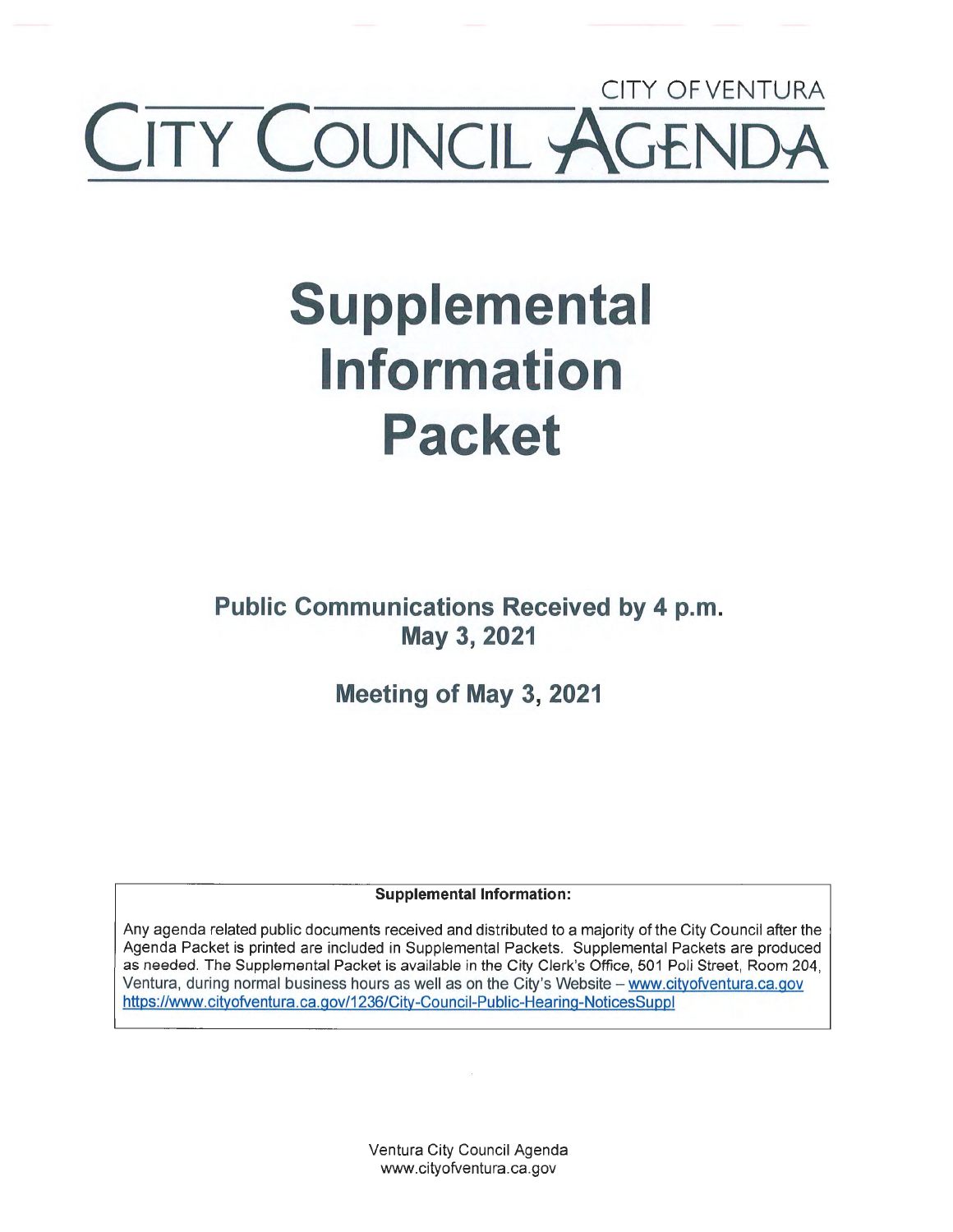## AGENDA ITEM CS4

1. CONFERENCE WITH LEGAL COUNSEL-EXISTING LITIGATION

NAME OF CASE: SANTA BARBARA CHANNELKEEPER V. STATE WATER RESOURCES CONTROL BOARD AND CITY OF SAN BUENAVENTURA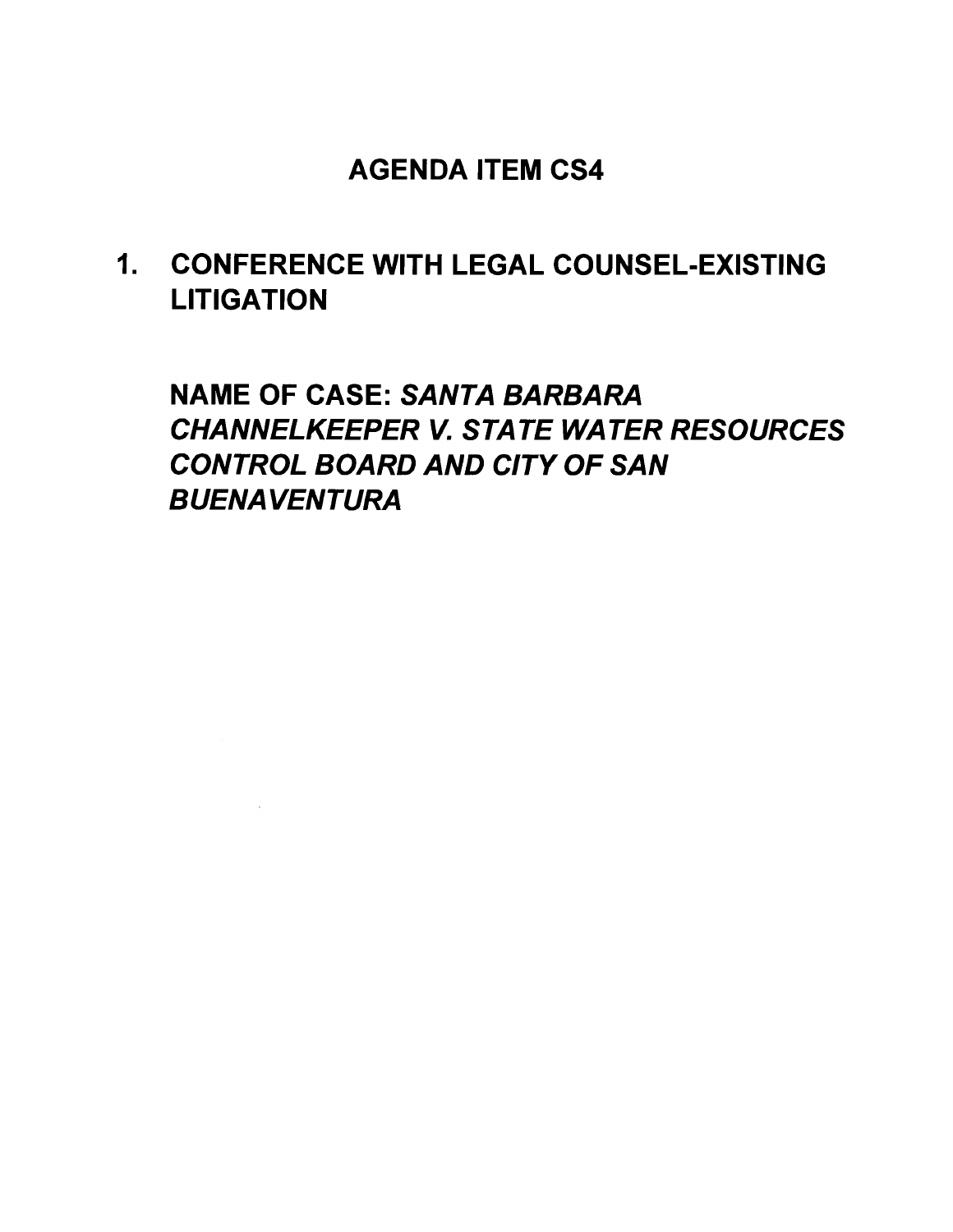### **Tracy Oehler**

**From: Sent: To: Subject:**  Tiernan Dolan Monday, May 3, 2021 11 :06 **AM**  City Clerk -EXT- Public Comment-Channelkeeper Lawsuit, Closed Session May 3, 2021

Esteemed Council Members,

Find below my comments for your consideration prior to entering closed session on the Channelkeeper lawsuit:

**I've** listened to a couple of briefings by the City's lawyers about the Channelkeeper lawsuit. They portray the process as a though they're on a committee with fellow problem solvers who just want to do what is right. These same lawyers from a firm in Sacramento also claim that a beneficent settlement (a Physical Settlement) is right around the corner and will please everyone. The Sacramento lawyers claim in their reports that the lawsuit and any proposed settlement will have literally no impact on existing water users. These claims are not credible and should not be treated as credible.

These lawyers seem to forget that at their urging, the City has sued over 12,000 individuals who reside in Ventura and the Ojai Valley and brought them into the Channelkeeper lawsuit as co-defendants. There are no plans to release these thousands of homeowners from the lawsuit.

As a homeowner in Ojai who was served in that suit, I am concerned that the City did little to nothing prior to spending millions of dollars in serving homeowners who will contribute literally nothing, good or bad, to the resolution of the lawsuit. The indiscriminate use of the court system to serve homeowners such as myself reeks of waste, fraud and abuse. I have yet to hear a sensical and credible explanation as to why the City sued its own residents.

That said, here are some questions I hope the City Council is able to get answered:

How much has the City of San Buenaventura spent to serve the residents of Ventura who are overlying land owners per California Code of Civil Procedure, Section 836? How much was spent to serve overlying land owners who are not residents of Ventura?

Ventura Municipal Code Section Sec. 22.180.010. requires some landowners to transfer their water rights to the City upon recording their parcel. How many such landowners who have transferred their water rights to the City have been served in this suit?

What investigative work was done to determine if any of these defendant homeowners had previously transferred their water rights to the City?

How do you intend to recoup the cost of suing over 12,000 individuals? Who is paying this bill?

Your summary of the physical solution says that it "does not determine water rights, priority or water allocations. It has no impact and imposes no changes on existing water users." If that is true, why was any of the money referenced above spent?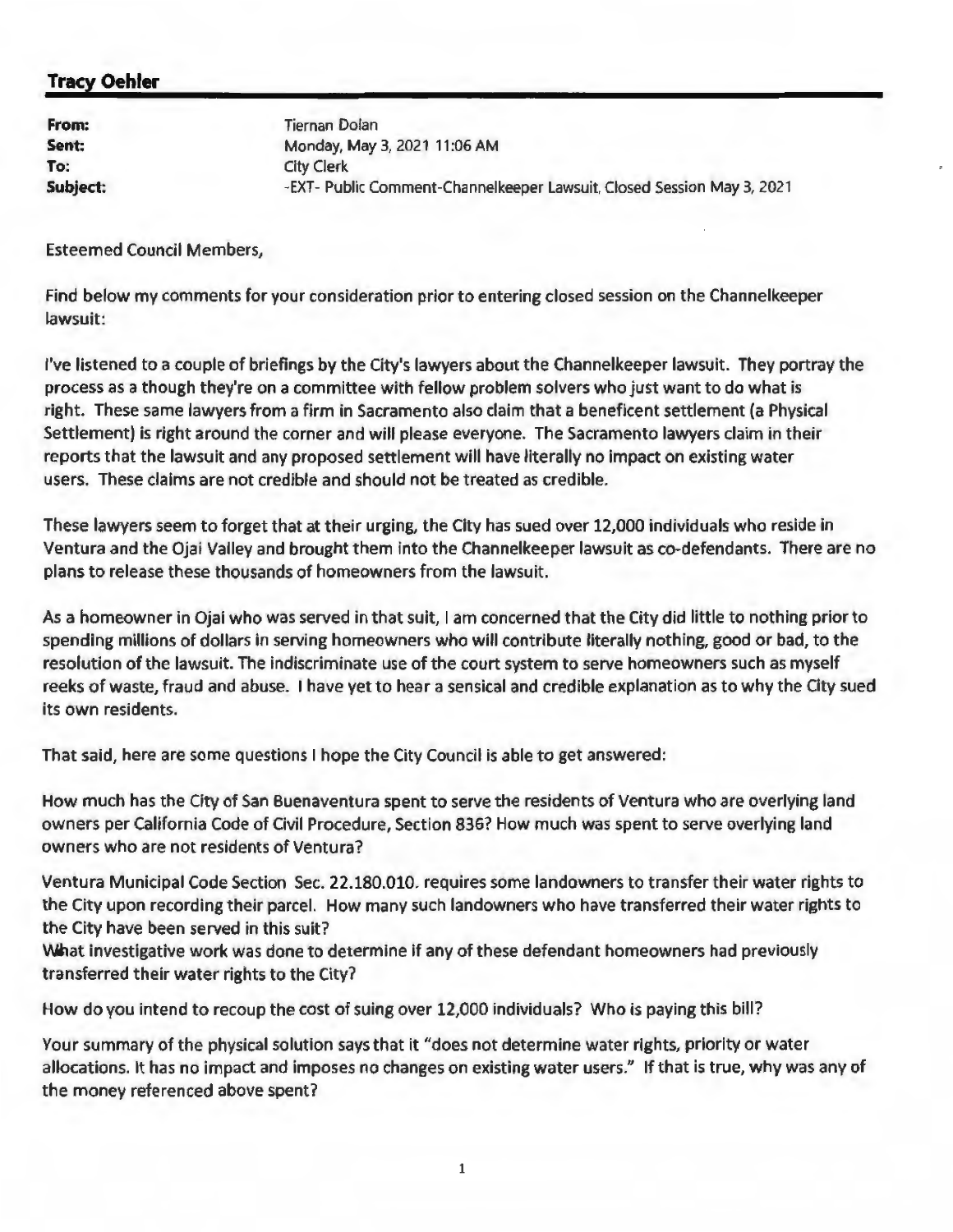Tiernan Dolan

CAUTION: This email originated from outside the City of Ventura. Exercise caution when opening attachments or clicking links, especially from unknown senders.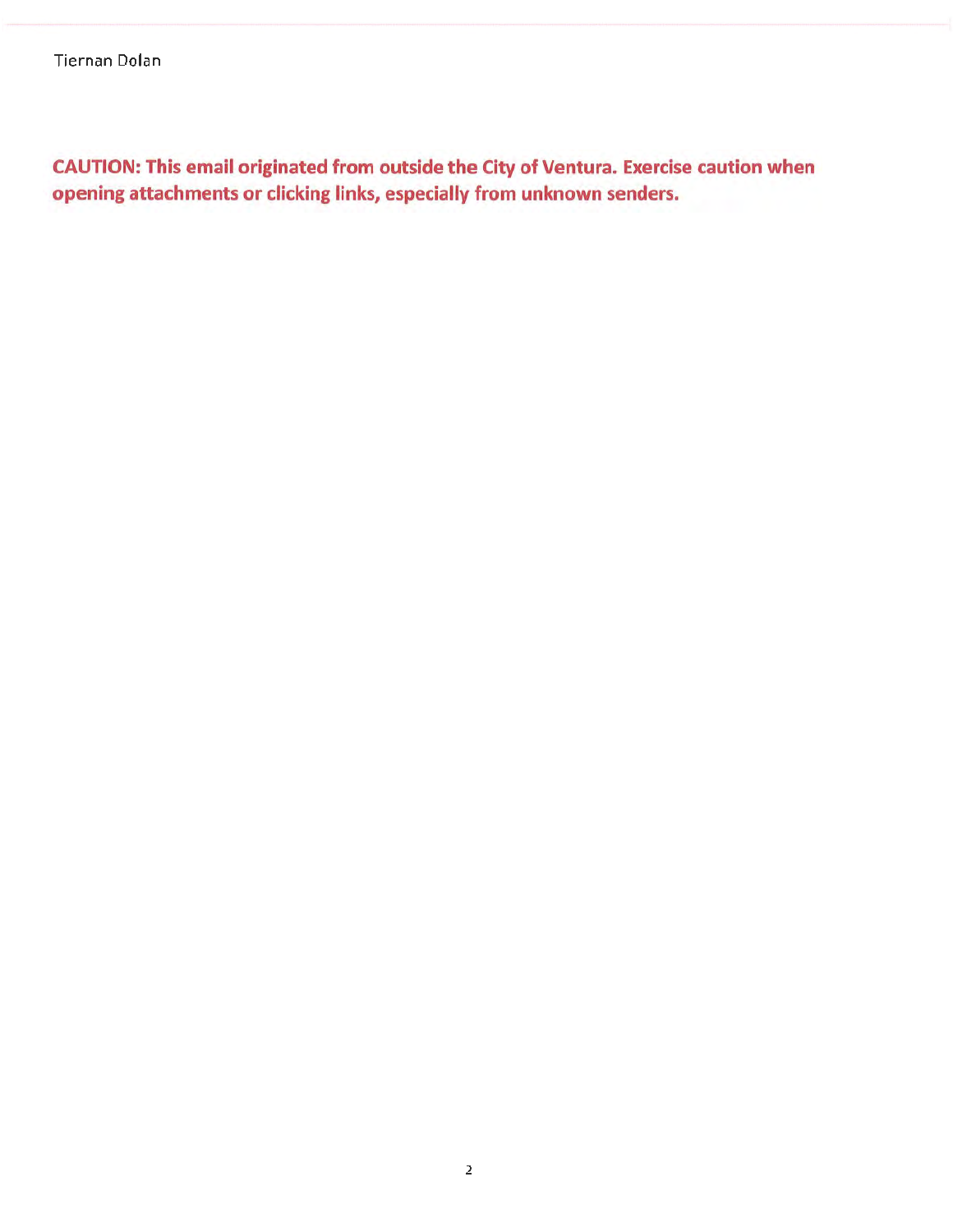## AGENDA ITEM 13A

## TRANSMITTAL OF FISCAL YEAR 2021-22 PROPOSED OPERATING AND CAPITAL IMPROVEMENT BUDGET AND CONSIDERATION OF INVESTMENT PLAN FOR ONE-TIME FUNDING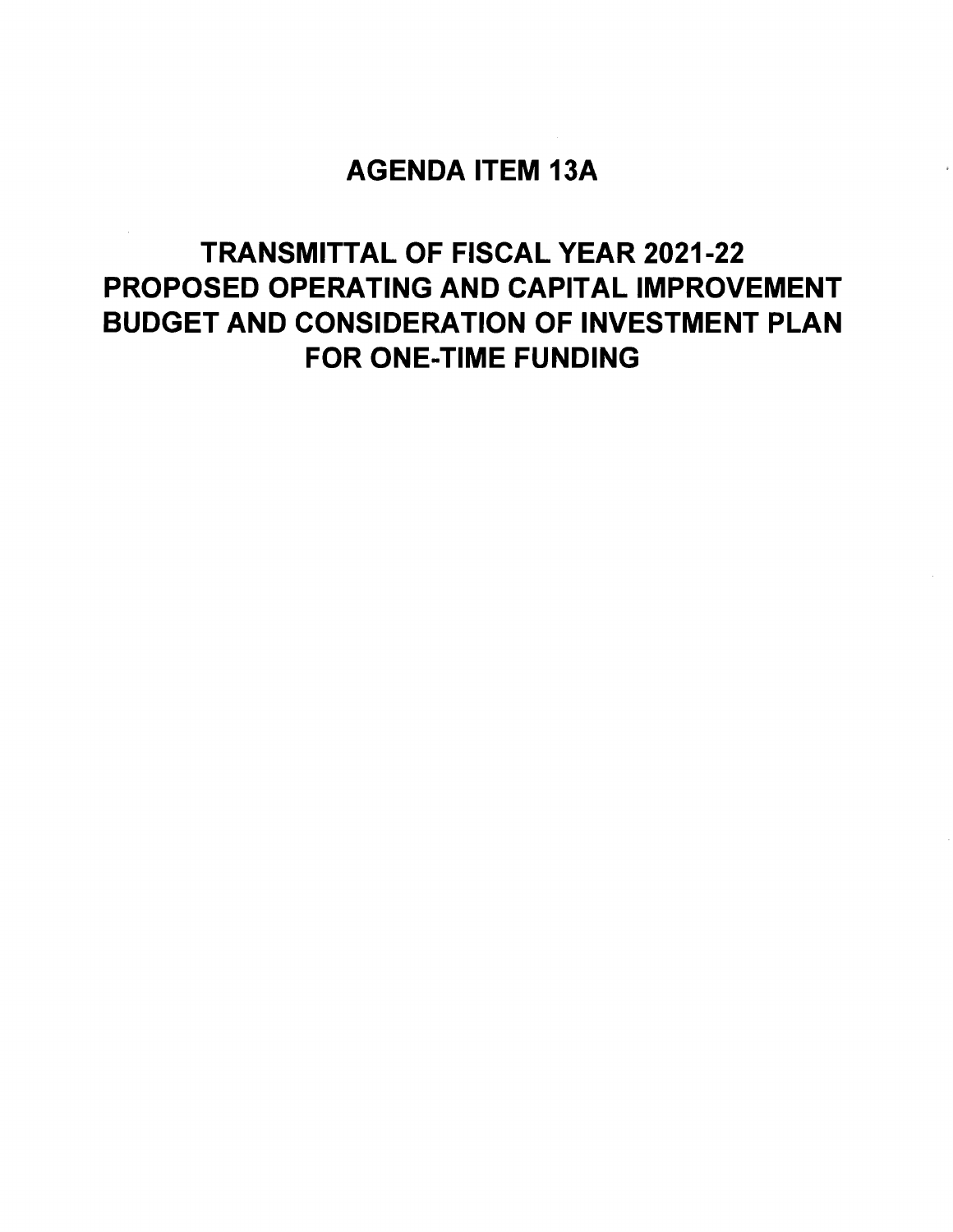#### **Antoinette Mann**

| From:               | Gregg Mansfield                                      |
|---------------------|------------------------------------------------------|
| Sent:               | Tuesday, April 27, 2021 11:47 AM                     |
| To:                 | srubalcava@cityofventura.net; Council; Alex McIntyre |
| $Cc$ :              | Eric Berg; kflock@sbcglobal.net; Dan Long            |
| Subject:            | -EXT- Inclusionary Housing                           |
| <b>Attachments:</b> | Inclusionary_rev.pdf                                 |

To Mayor Rubalcava, Deputy Mayor Schroeder, and City Council Members:

On behalf of the Midtown Ventura Community Council, please accept this letter regarding the Board's support for inclusionary housing, as a lack of affordable housing is a major issue in the City of Ventura.

If you have any questions, please feel free to contact me by email or cell at 805-276-5135.

Regards,

Gregg Mansfield, Chair Midtown Ventura Community Council

**CAUTION: This email originated from outside the City of Ventura. Exercise caution when opening attachments or clicking links, especially from unknown senders.**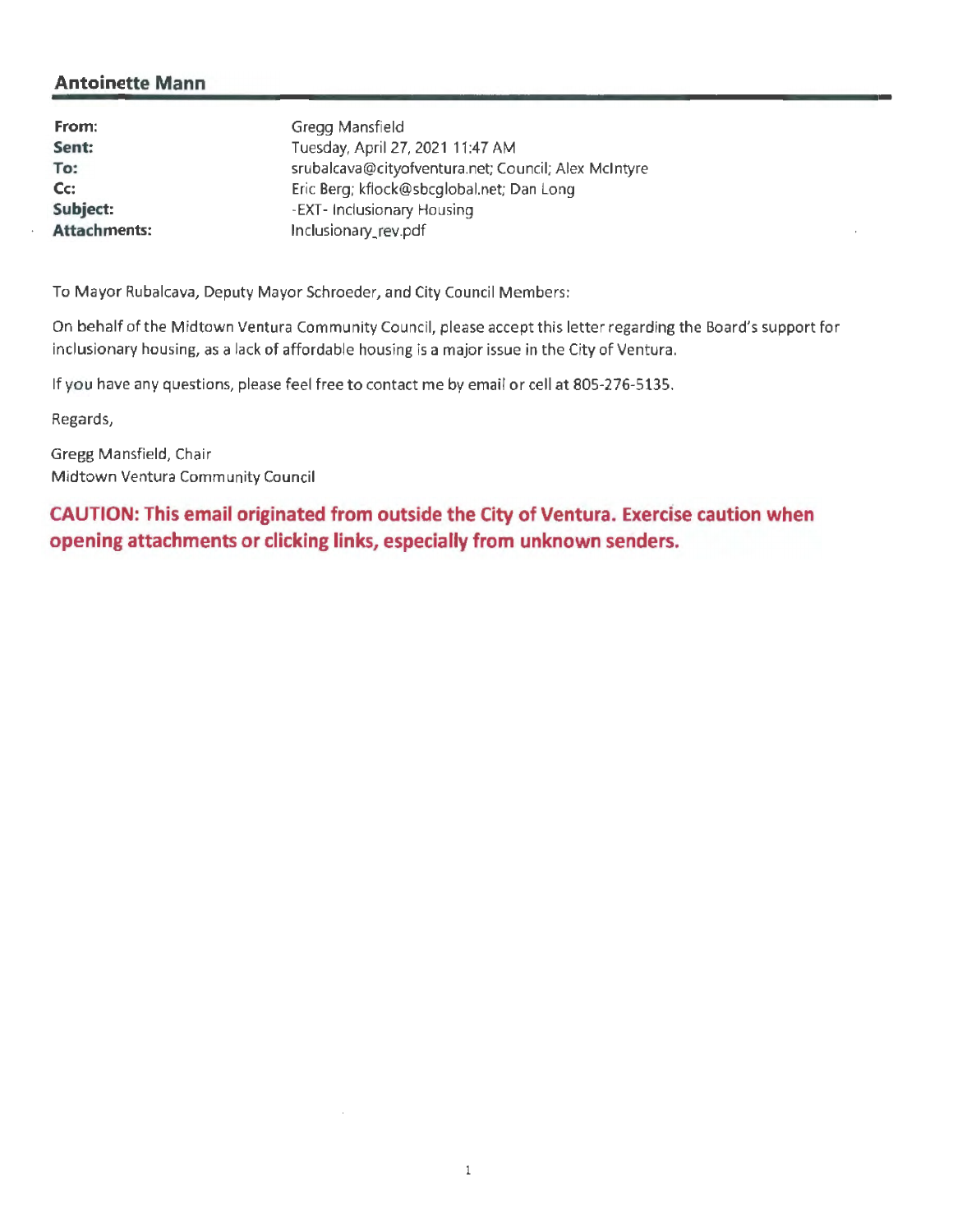

#### **MIDTOWN VENTURA COMMUNITY COUNCIL Our Mission** - **Preservation, enhancement, and revitalization of Midtown**

PO BOX 1041, VENTURA, CA 93002 - www.midtownventura.org

April 22, 2021

Sofia Rubalcava, Mayor, and City Council Members City of San Buenaventura 501 Poli Street Ventura, CA 93001 Via email srubalcava@cityofvcntura.ca.gov

Re: Inclusionary Housing

Dear Mayor Rubalcava and City Council Members:

Residents of Midtown Ventura have identified the lack of affordable housing as a major issue in our community.

As an example, in a recent study (Housing Crisis 805), CAUSE identified that 46% of Venturans are renters and 55% of them are cost burdened. This means that they are paying more than 30% of their income for rent. The Housing Authority of the City of San Buenaventura provides rental assistance to about 1,500 households through its Section 8 Housing Choice Voucher program; families using this program pay 30% of income for rent and the balance is paid by Section 8. The waiting list for the program is closed and there is a ten year wait

The City should do what it can to address this issue at a local level. One way is to improve the City's inclusionary requirements. Currently, such requirements only apply to rental housing in the downtown area. We urge the City to move forward to address this issue by providing for an inclusionary requirement for rental housing throughout Ventura. This requirement should be that at least 15% of new housing is affordable to low income households (80% of Area Median Income-AMI). For a two-bedroom apartment, this would mean a rent of \$2,034 a month.

We urge you to move this forward as soon as possible. Please contact me if you have any questions at (805) 276-5135 or email at greggmansfield@gmail.com.

Sincerely Gregg Mansfield, Chair

C: City Council Members via email Peter Gilli, Community Development Director via email pgilli@cityofventura.ca.gov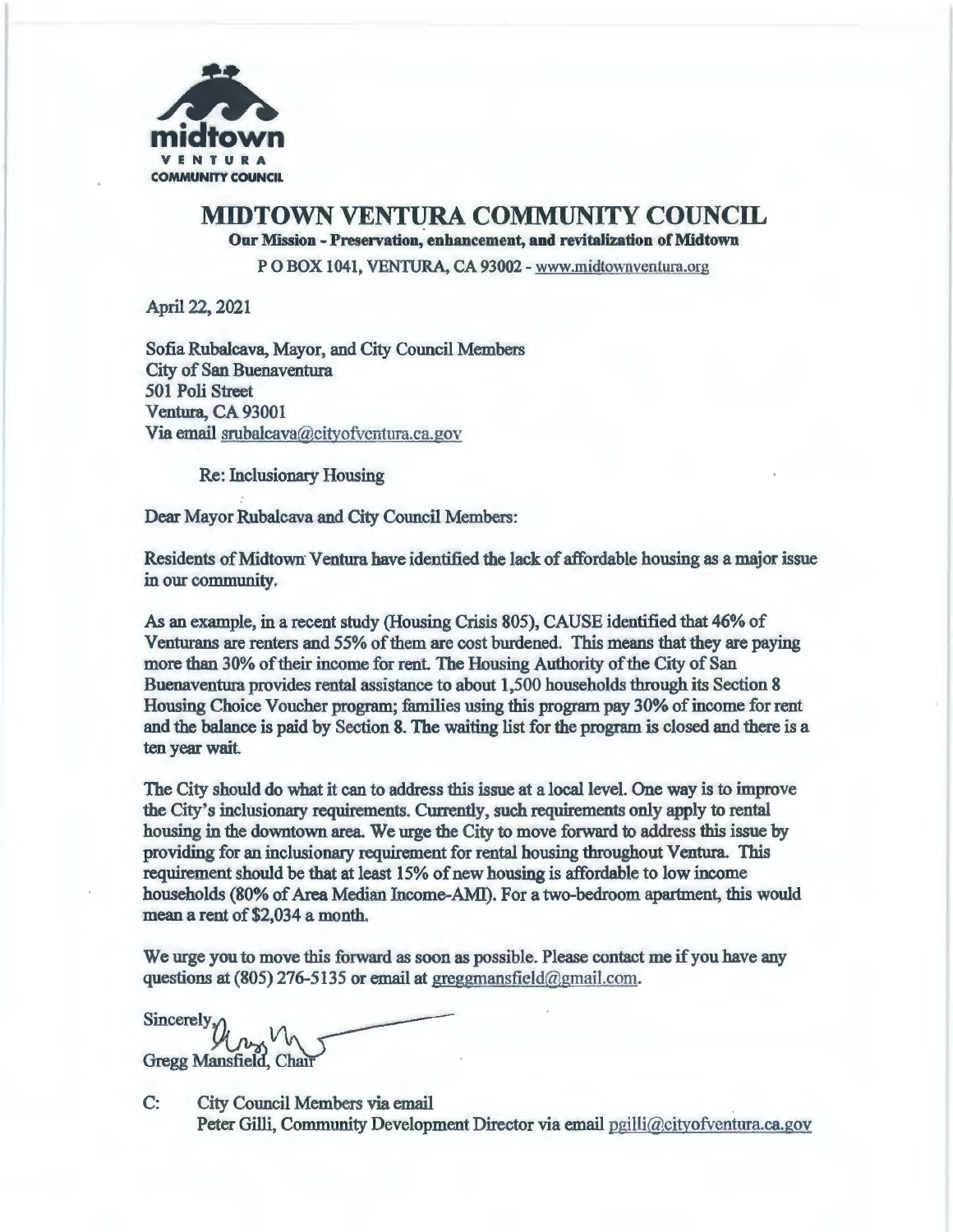## **Tracy Oehler**

| From:    |                                                                                                                      |
|----------|----------------------------------------------------------------------------------------------------------------------|
| Sent:    | Saturday, May 1, 2021 11:05 AM                                                                                       |
| To:      | Sofia Rubalcava; Joe Schroeder; Lorrie Brown; Jim Friedman; Doug Halter; Mike Johnson;<br>Jeannette Sanchez-Palacios |
| Cc:      | City Clerk                                                                                                           |
| Subject: | -EXT- Comment Agenda Item 13A. MONDAY, MAY 3, 2021                                                                   |

Dear Mayor Rubalcava, Deputy Mayor Schroeder, and Ventura City Council members Brown, Friedman, Halter, Johnson, Sanchez-Palacios,

I am writing to register with you my objection that use of one-time monies in " Fiscal Year 2021-22 Proposed Operating and Capital Improvement Budget and Consideration of Investment Plan for One-Time Funding" are not being properly and adequately allocated to this year's budget in support of Broadband Infrastructure development and nor supplementing any resolution to the ongoing Digital Divide we are experiencing here in the City of Ventura .

Further, staff's recommendation of one time use of funds is incongruous with the stipulations within the American Rescue Plan Act of 2021, and as disclosed in staff report, **to be used " ... 4. To make necessary investments in water, sewer, or broadband infrastructure.",** and notably there is not any allocation included in staff's recommendation for funds to be used for Broadband.

Instead of using monies to invest in Broadband Infrastructure, staff's recommendation is mainly to use of one-time monies to generally prop up the General Fund and squander the one-time money internally with supporting the internal organization of the City government.

In the interest of maintaining public trust investing in Broadband will help solve a critical infrastructure issue within the City of Ventura and be congruent with the American Rescue Plan Act of 2021 . Therefore, I urge Council to allocate \$Smm of one-time monies toward investment of Broadband Infrastructure with the intent to create a long term sustainable digitally connected economy and in the near-term help shrink the Digital Divide which we are experiencing here in the City of Ventura.

Use of monies in this regard is not only stipulated in the American Rescue Plan Act of 2021 and in my opinion, but also the right thing to do.

I submit the following links for your reference to help make clear the Broadband issue based on needs, necessity, residual benefits, and including ROI as previously disclosed by the City of Ventura's Magellan Study.

Reference: Previous Ventura City Council reports, Magellan Advisors

- 1. https://www.cityofventura.ca.gov/DocumentCenter/View/12983/Item-08
- 2. https://www.cityofventura.ca.gov/DocumentCenter/View/17110/Item-13A

#### Other references:

- 3. Why Broadband Matters | Strategic Networks Group, Inc. (sngroup.com)
- **4. New** Dimensions to the Digital Divide I Strategic Networks Group, Inc. {sngroup.com)
- 5. Smart Community I Strategic Networks Group, Inc. (sngroup.com)
- 6. Broadband Support for State and Local Govts Under ARPA (natlawreview.coml
- 7. Local Government COVID-19 Digital Inclusion Response I National Digital Inclusion Alliance
- 8. https://www.nlc.org/wp-content/uploads/2021/03/Senate-Changes-to-State-and-Local-Provisions.pdf